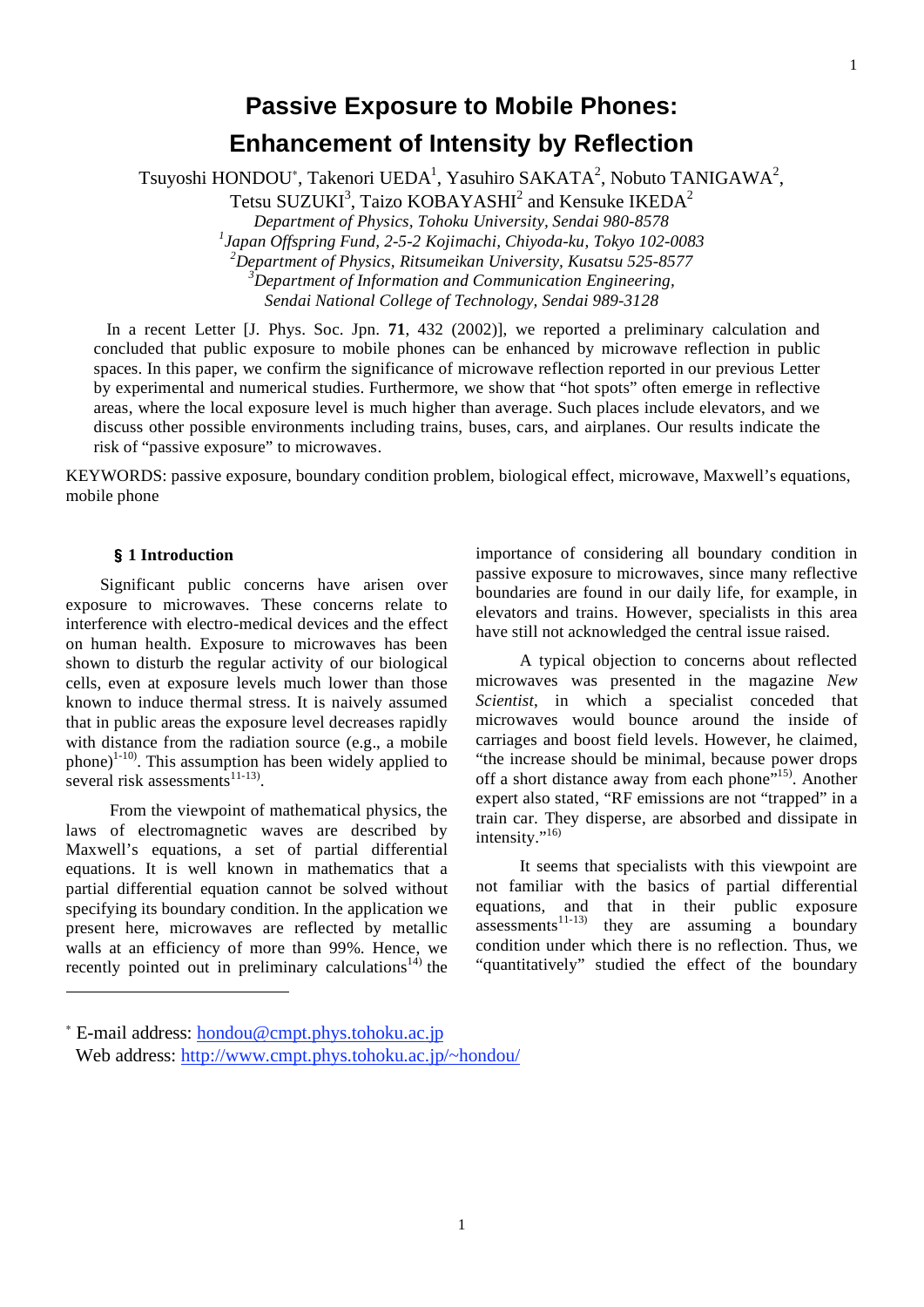condition to identify whether it is necessary to account for the effect of microwave reflection in evaluating the potential health hazard of microwave exposure in daily situations. The aim of this paper is to determine whether Case 1 or Case 2 is correct:

**Case 1)** The effect of reflection is negligibly small. The effect of reflection may not be hazardous.

**Case 2)** The effect of reflection is NOT negligible. We have to seriously consider the effect of reflection, leading to "passive exposure" in public areas.

 In this paper, we report experimental and numerical results demonstrating that Case 2 holds. Because of microwave reflection, the exposure level can be orders of magnitude higher than that conventionally assumed by specialists. In  $\S$  2, we describe the experimental setup and the results of microwave distributions in a container and an elevator. In  $\frac{1}{3}$ , we describe numerical simulations that confirm the experimental results. In  $\S$  4, we summarize our results and discuss the significance of the interdisciplinary research from diverse viewpoints of the problem.

#### **2 Experiments**

### *2.1 Experimental methods in container*

For our experiment, we used a 20-foot metallic reefer (refrigerator) container. The inner wall surfaces of the container were made of stainless steel while the ceiling and floor were aluminum. All the metal surfaces reflect microwaves at an efficiency of greater than 99.99%. The internal dimensions of the container were 5.5 m (length)  $\times$  2.3 m (width)  $\times$  2.2 m (height), which are represented as a three-dimensional (3D) coordinate system as shown in Fig. 1 (X: [0, 5.5], Y: [0, 2.3], Z: [0, 2.2]).



Figure 1 Installation of radiation source (FM transmitter) and probe.

As a microwave source, we installed a 1.2 GHz frequency modulated (FM) radio transmitter (TH-59, Kenwood, Tokyo) in the container at  $X=0.69$ ,  $Y=0.66$ , Z=1.12. The frequency of the transmitter was within the frequency range of mobile phones. In the experiments, the transmitted power was about 0.15 W. The peak radiation power of a mobile phone may reach around 2 W depending on the model and conditions. Because the radiation power of actual mobile phones fluctuates with time depending on their operating condition, we used an amateur radio transmitter to fix radiation power. The transmitter was supported by a cardboard box, whose absorption of microwaves was known to be negligible. A rod antenna included in the transmitter set from the manufacturer was used.

The intensity distribution of the microwaves was measured by a hand-held isotropic electric-field probe put in front of an observer. The existence of an observer perturbs the microwave distribution, which generally decreases the intensity by absorption, but may increase the local intensity by reflection<sup> $17$ </sup>. A pilot study between two cases (with and without an observer) showed that the effect of an observer on the overall microwave distribution is negligible compared with the order of enhancement of intensity by reflection. An electric field probe (Type 18.0) and electromagnetic radiation meter (EMR-21) from Narda Safety Test Solutions (Pfullingen, Germany) were used for all experiments. The equipment was calibrated at Narda on May 7, 2003 (probe) and May 9, 2003 (meter). A calibration factor of 0.92 (at 1.2 GHz and 1.4 GHz) was used in the experiments.

## *2.2 Experimental result in container*

A typical result of the power density (equivalent Poynting's vector<sup>18</sup>) distribution is shown in Fig. 2. We also plot the intensity distribution as typically assumed by specialists of radio engineering, where the intensity is approximated as an inverse square law. The experimental values of intensity are consistently higher than the predicted values. Intensity does not even decrease with distance from the source. The difference in intensity between the container situation and the free boundary condition increases with distance. The higher intensities measured under a reflective boundary condition are simply a consequence of the law of energy conservation.

We furthermore confirm the existence of microwave "hot spots", in which the microwaves are "localized". The intensity measured at one hot spot 4.6 m from the transmitter is the same as that at 0.1 m from the transmitter in the case without reflection (free boundary condition). Namely, the intensity at the hot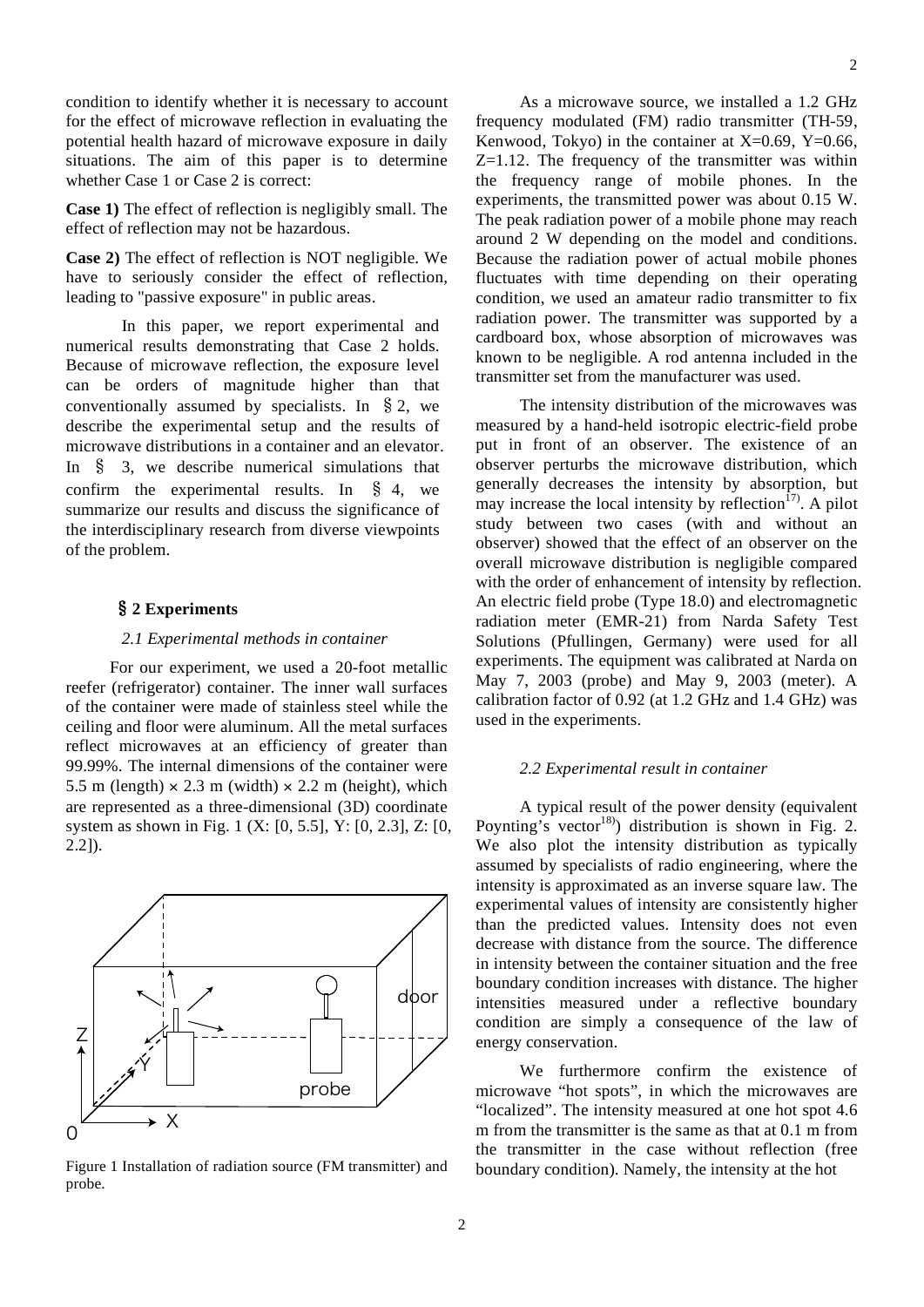

Figure 2 Distribution of microwave intensity in container, for which the data were obtained along the X-axis:  $X: [0.75(m),$ 5.25(m)] with fixed Y and Z coordinates:  $Y=1.60$  (m) and Z=1.00 (m). The sequential line graph titled "With reflection" shows the measured intensity when following a straight path along the X-direction in the container. We plot the power density of the wave zone only, in which the distance from the radiation source is sufficiently far relative to the microwave wavelength. The "Without reflection" curve shows the expected intensity in the case without reflection determined by an inverse square law from the measured intensity at 0.30 (m) in the free boundary condition. A hot spot caused by the localization of electromagnetic waves occurs at  $X=5.30$ ,  $Y=0.07$ ,  $Z=1.00$ .

spot is increased by approximately 2000 times by reflection. The spatial fluctuation of the intensity is attributable to the wave nature of electromagnetism, in which the phases of electromagnetic waves coming from an infinite number of paths in a 3D space interfere with each other. The interference leads to an intensity distribution that is highly sensitive to an individual's position. We performed experiments in different situations: 1) without people in the container, 2) with the door open without people, and 3) with people in the container. Indeed, the average intensity depends on the condition. However, the following characteristics of the intensity do not change: 1) a higher-than-predicted intensity due to reflection, 2) spatial fluctuation of the intensity, and 3) the existence of hot spots.

#### *2.3 Experiment in elevator*

The results shown in the container is closely connected to our everyday life. Elevators comprised of metal are a typical and concrete example, in which almost all the boundary reflects electromagnetic waves. We consider the container an effective model of an actual elevator, because the difference in reflection rates between our container surface and those of metallic elevator surfaces (steel in most cases) is negligibly small. However, we performed further experiments to indicate the universality of our result. In experiments at Tohoku University, Japan, we installed the same FM transmitter in an elevator with a capacity of 17 people  $(1.5 \text{ m} \times 1.8 \text{ m} \times 2.3 \text{ m})$ . With 2 people in the elevator, we observed a hot spot of 1.1  $(W/m<sup>2</sup>)$  at a distance 2.6 m from the transmitter *even when the door was open*. This intensity is realized in the immediate vicinity of the transmitter, i.e., at 0.1 m, in the free boundary condition.

# **3 Numerical Simulations**

To confirm our experimental findings of the greater-than-predicted intensity due to reflection, as well as the hot spots, we performed two numerical simulations using High-Frequency Structure Simulator (HFSS) version 9 from Ansoft Corporation (Pittsburgh, U.S.A.) and Finite-Difference Time-Domain (FDTD) methods, which are the most standard and reliable methods for the analysis of high-frequency electromagnetic fields (for detail, see Appendix).



Figure 3 Intensity distribution in the elevator model, obtained using HFSS, in which the data was obtained along the line between (0.50, 0.50, 0.11) and (1.48, -0.80, 1.07). The dimensions are the same as those used in the experiment, except for the reduced height of 1.3 m from 2.3 m due to limited CPU memory, i.e.,  $(1.5 \text{ m} \times 1.8 \text{ m} \times 1.3 \text{ m})$ . The door of the elevator is kept fully open, and the width of the aperture is 0.9 m. The intensity of the hot spot at 1.8 m is increased by approximately 1000 times by reflection.

Figure 3 shows a typical result of the intensity distribution in an elevator model, obtained using HFSS, in which the door of the elevator was *fully ope*n, as in the experiment. A snapshot of the spatial distribution of the intensity<sup>19)</sup> is shown in Fig. 4, in which the element of the antenna is shown by a black bar and the intensity is indicated by a color scale. The intensity does not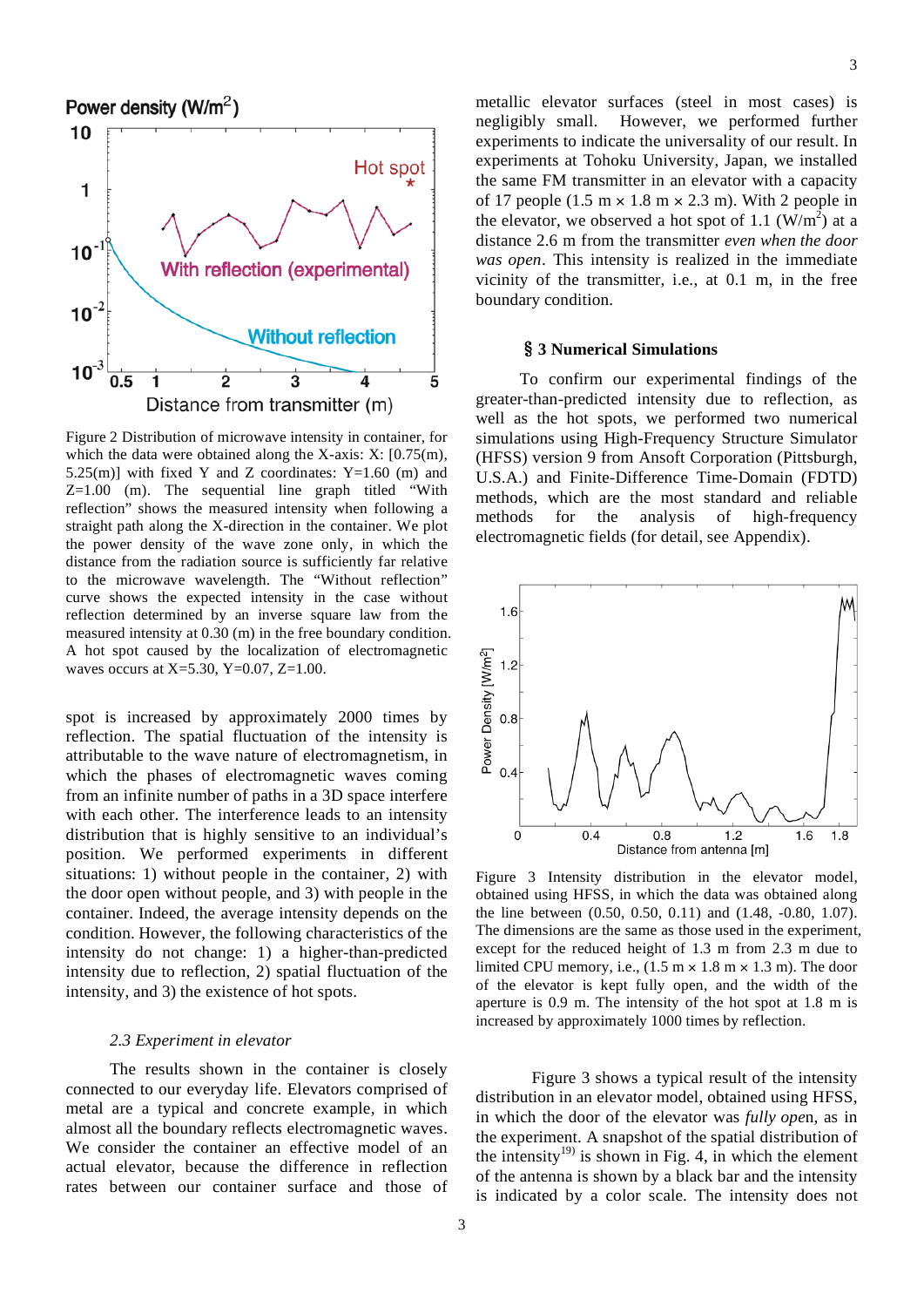monotonically decrease from the transmitter, which is in clear contrast to the case without reflection<sup>20)</sup> (Fig. 5), in which all the parameters are the same as those shown in Fig. 4 with the exception of the boundary condition. The intensity at the hot spot  $(X, Y, Z) =$ (1.46, -0.78, 1.05) around 1.8 m from the transmitter in the reflective boundary condition is approximately 1000 times higher than that at the same position in the free boundary condition<sup>21)</sup>. The result of the simulation is thus consistent with our experiments, although the values differ owing to the different conditions imposed by computational limits.



Figure 4 Snapshot of spatial distribution of intensity in elevator model, obtained using HFSS. Parameters are the same as those shown in Fig. 3. The door of the elevator, whose area is specified by  $X=1.5$ ,  $Y:[-0.45, 0.45]$  and  $Z:[0, 0.45]$ 1.3], is kept fully open. For details, see Appendix and ref. 19.



Figure 5 Snapshot of spatial distribution of intensity in the case without reflection. Parameters are the same as those for the elevator model, except for the boundary condition. For details, see Appendix and ref. 20.

The experiment in the container was numerically simulated by a two-dimensional (2D)  $FDTD^{22}$  (Fig. 6), which is also consistent with the experiments and numerical results using HFSS. The 2D simulation does not correspond directly to a real experiment in 3D space because of the difference in dimensionality. However, the result of the experiment is also reproduced: a greater than predicted intensity due to reflection, as well as the existence of hot spots. For example, we observe a hot spot at  $(X, Y) = (432,$ 72) cm. In comparison with the control simulation using the free boundary condition, we find that the power density at the hot spot is increased by



approximately a thousand times by reflection.

Figure 6 Snapshot of spatial distribution of intensity in 2D container model simulated by FDTD method. We set a radiation source and a human model as  $(X,Y)=(70,66)$  and (76,120), respectively. For details, see Appendix and ref. 22.

# **4 Summary and Discussion**

These experimental and numerical results clearly reject Case 1 and support Case 2, that is, microwave reflections must be considered in risk assessments of electromagnetic exposure in daily life. We have already noted that in elevators, the passive exposure level is much higher than previously thought. Other places in which passive exposure is likely to be enhanced include buses, trains, taxis, and airplanes. With enhanced exposure levels caused by reflection, we may be passively exposed beyond the levels reported for electro-medical interference and health risks. For example, one report showed that mobile phone radiation interfered with heart pacemakers from 30 cm away<sup>13</sup>, even without reflection. The present result also confirms evidence that some hearing aids often suffer from heavy noise caused by microwave radiation in public transport.

In relation to biological and health aspects, there are several non-thermal effects of microwaves as found in a review by Hyland<sup>1,2)</sup>. For example, Salford et al.<sup>3)</sup> reported that the blood-brain barrier in rats opens in response to a mobile phone brought to within 1.8 m, even without reflection. Such non-thermal biological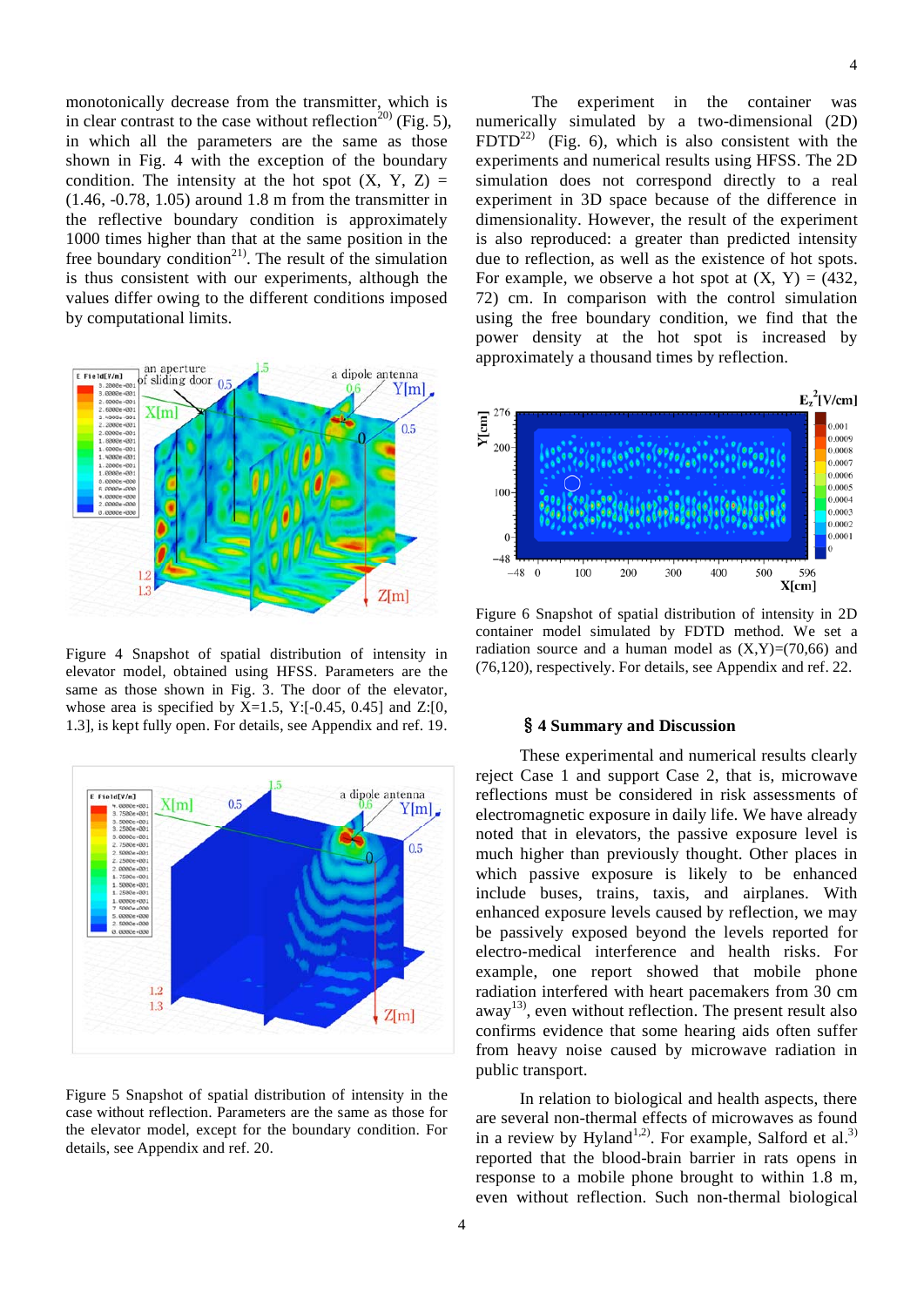effects include DNA strand breaks $4,5$ , gene expression changes<sup>5,6)</sup>, allergies<sup>7)</sup> and electromagnetic hypersensitivity $8$ . If these consequently turn out to be serious for our health, we may be subject to adverse health effects even without owning a mobile phone. Recent epidemiological studies indicate an increased tumor risk after a latency period on the order of ten  $years<sup>9,10)</sup>$ . Hands-free phone kits may be useful for the users themselves, but may still enhance passive exposure to others who have no control over the exposure.

In the present study, we restricted experiments and numerical simulations to one transmitter for simplicity. In public situations, several mobile phones can be in operation simultaneously, which may further increase the passive exposure level. Because the *peak exposure level* is crucial in considering electro-medical interference, interference to airplanes, and biological effects on human beings, we also need to consider the possible peak exposure level, or hot spots, for the worst-case estimation. Thus, risk assessments based only on average exposure<sup>23-25)</sup> are inappropriate<sup>26)</sup>.

One can avoid exposure to microwaves by not using mobile phones. However, people cannot avoid passive exposure from others, which is a parallel situation to passive smoking. Exposed people include children, babies and, in particular, fetuses, who are likely to be the most sensitive to environmental stresses. Discussion and further research of passive exposure risks under various conditions are seriously encouraged.

# **Acknowledgements**

The authors thank Yusaku Kimura for assistance in the container experiments at Kawasaki port, Masaki Sano for making us aware of several theoretical aspects of these experiments, and Evan Blackie for critical reading of the manuscript. The authors thank the Yukawa Institute for Theoretical Physics at Kyoto University. Discussions during the YITP workshops YITP-W-03-01, 04-01 and 05-03 on "Biological effects of electromagnetic field" were useful in completing this work. This work was supported in part by a Japanese Grant-in-Aid for Science Research Fund from the Ministry of Education, Culture, Sports, Science and Technology (Grant No. 17654082).

### **Appendix: Numerical Method**

## 1) **Numerical Simulation using HFSS**

The elevator simulation was performed using HFSS version 9 from Ansoft Corporation (Pittsburgh, U.S.A.). HFSS utilizes a 3D finite element method (FEM) to solve Maxwell's equations. HFSS solves Maxwell's equations for the stationary state. In this simulation, we selected a "Low-order solution" in HFSS to calculate the largest system volume possible.

Because of limited CPU capacity, a 3D simulation of the actual container was not practical. Instead, to reduce the demand on memory, we performed a numerical simulation for an elevator model with the height reduced from 2.3 m to 1.3 m (i.e., depth, width and height of 1.5 m, 1.8 m and 1.3 m, respectively). The door of the elevator was kept *fully open in all simulations*.

As a radiation source, we installed a 1/2 wavelength dipole antenna. The radiation frequency was 0.9 GHz. This difference in frequency between the experiment (1.2 GHz) and the simulation was also necessary due to memory limitations. The input power was 1 W. All the surfaces were set as stainless steel except the door aperture of the elevator, which was set to be fully open*.* The boundary condition of the opened door was set to "radiation" for the HFSS simulation.

In the movies, X:[0, 1.5], Y:[-0.9, 0.9] and Z:[0, 1.3] coordinates correspond to the depth, width and height, respectively. The area specified by  $X=1.5$ , Y:[-0.45, 0.45] and Z:[0, 1.3] is the open door (the door frame is indicated by the thick lines in Figs. 4 and 5), through which microwaves dissipate out of the elevator. The antenna is set at  $(X, Y, Z) = (0.50, 0.50, 0.11)$ .

We also have the "project files" for the HFSS simulations. Any user of HFSS (version 9 and later) can verify the present result using the project files (in refs. 27 and 28).

# **2) Numerical simulation by 2D-FDTD**

FDTD is a widely used method for solving Maxwell's equations in the time domain based on the calculus of finite differences. FDTD solves the equations not only for stationary states but also for transient processes; however, we only discuss the stationary state here. We performed 2D-FDTD simulation because this method enables us to simulate a large area such as a container. We used the same frequency as that used in the experiment (1.2 GHz).

In Fig. 6, the red circle represents a radiation source. The white circle represents an observer model of radius 10 cm that interacts with the radiation, having the same dielectric constant and conductivity as those of human skin<sup>29)</sup>.

# **References**

- 1. G. Hyland: Lancet **356** (2002)1833.
- 2. G. Hyland: *The physiological and environmental effects of non-ionising electromagnetic radiation.* STOA Project number 2000/07/03, http://www.europarl.eu.int/stoa/publi/default\_en.htm, (European Parliament, Luxembourg, 2001).